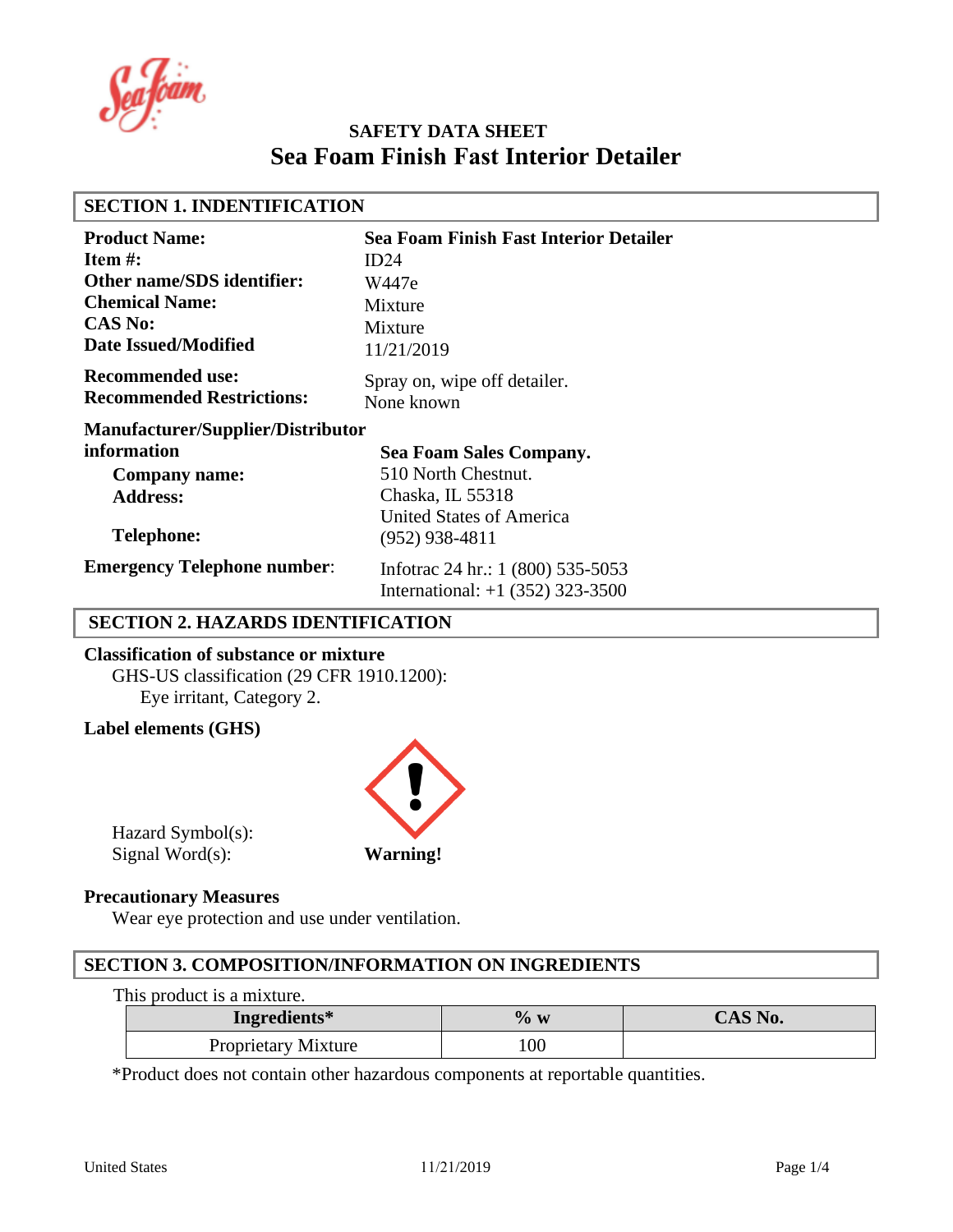afoam

# **SECTION 4. FIRST-AID MEASURES**

| <b>Inhalation:</b>              | Remove from area of exposure. If not breathing, give artificial respiration. If<br>breathing is difficult, give oxygen. Get immediate medical attention if symptoms<br>persist. |  |
|---------------------------------|---------------------------------------------------------------------------------------------------------------------------------------------------------------------------------|--|
| <b>Skin contact:</b>            | Remove contaminated clothing and wash with plenty of soap and water.                                                                                                            |  |
| Eye contact:                    | Rinse cautiously with water for several minutes. Remove contact lenses, if present                                                                                              |  |
|                                 | and easy to do. Continue rinsing. Get medical attention if symptoms persist.                                                                                                    |  |
| <b>Ingestion:</b>               | Do not induce vomiting. Treat symptomatically.                                                                                                                                  |  |
| <b>Most important symptoms:</b> | Potential for eye irritation.                                                                                                                                                   |  |
|                                 | Indication of any immediate medical attention and special treatment needed<br>None known.                                                                                       |  |

#### **SECTION 5. FIRE FIGHTING MEASURES**

| <b>Extinguishing Media</b>          |                                                             |
|-------------------------------------|-------------------------------------------------------------|
| Suitable extinguishing media:       | Carbon dioxide, dry chemical, foam, water fog.              |
| Unsuitable extinguishing media:     | Water-jet.                                                  |
| Unusual fire and explosion hazards: | Vapors/dust may cause flash fire or explosion.              |
| <b>Advice for fire-fighters:</b>    | As in any fire, wear self-contained breathing apparatus and |
|                                     | complete protective clothing. Use water spray to cool       |
|                                     | containers or protect personnel. Use with caution and avoid |
|                                     | use of solid water streams.                                 |

# **SECTION 6. ACCIDENTAL RELEASE MEASURES**

#### **Personal precautions, protective equipment and emergency procedures:**

Avoid contact with eyes and skin. Work under sufficient ventilation. Eliminate all ignition sources if safe to do so. Avoid breathing fume/gas/mist/vapors/spray.

#### **Environmental precautions:**

Prevent release to the environment. Prevent liquid entering sewers, basements and work pits. Collect spills.

#### **Methods and material for containment and cleaning up:**

Contain spillages with absorbent material (sand, earth, universal binder or any suitable material). Dispose of absorbed material in accordance with the regulations.

# **SECTION 7. HANDLING AND STORAGE**

#### **Precautions for safe handling:**

Avoid eye contact and wear protective clothing. Wash thoroughly after handling. Use in a well ventilated area.

#### **Conditions for safe storage, including any incompatibilities**

Store in tightly closed containers at room temperature in well ventilated area. Prevent contact with heat, sparks, flame and oxidizers.

#### **SECTION 8. EXPOSURE CONTROLS/PERSONAL PROTECTION**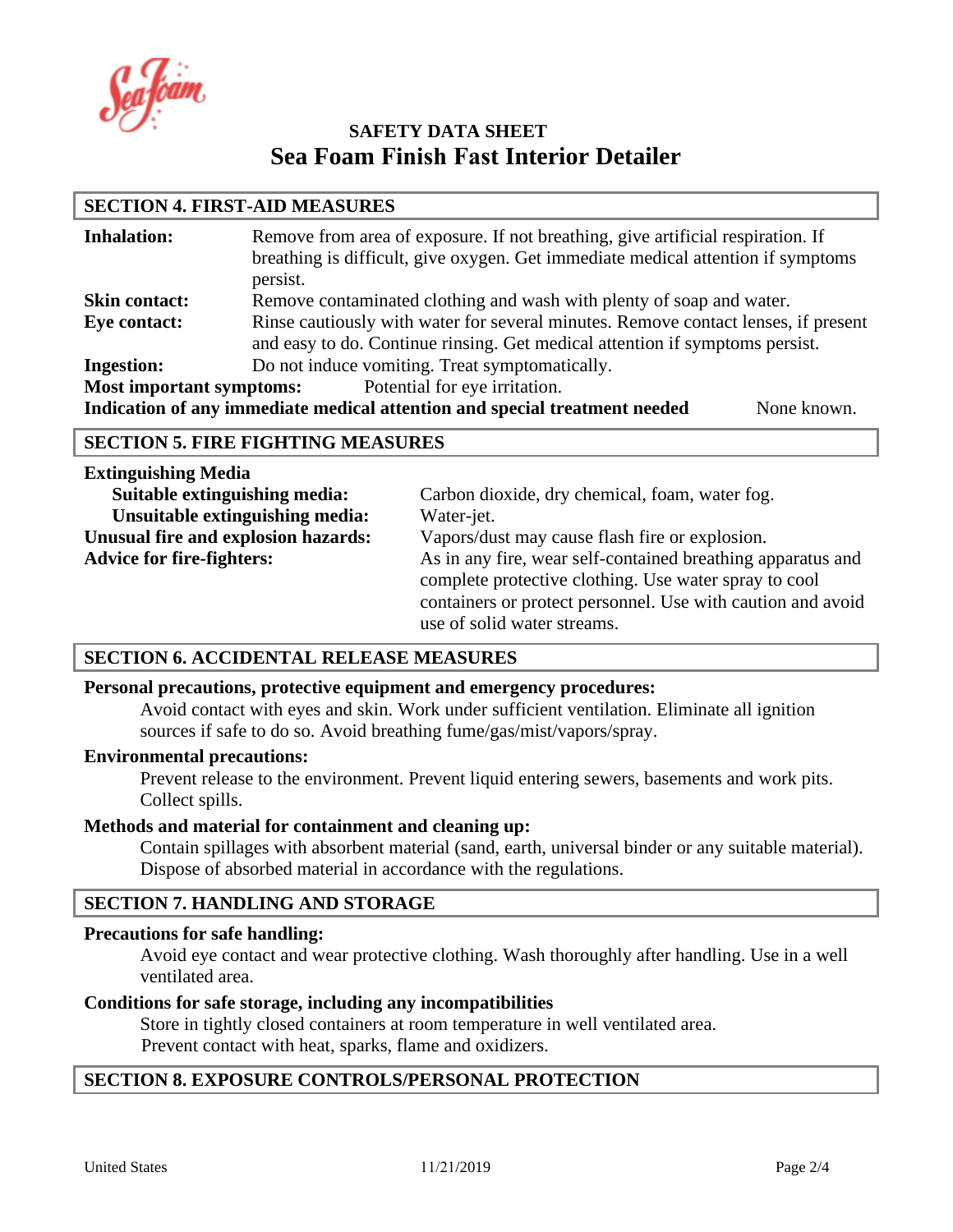afoam

### **Ingredients with exposure limits:**

Isopropyl alcohol (CAS: 67-63-0)

OSHA Z1, 02/2006; PEL: 400 ppm, 980 mg/m3.

#### **Exposure Controls**

#### **Engineering controls**

Proper industrial hygiene, including ready access to eye-wash station, is recommended for a work-place.

### **Personal Protective equipment**

Personal protective equipment including safety glasses, nitrile gloves and body-covering clothing are recommended.

# **SECTION 9. PHYSICAL AND CHEMICAL PROPERTIES**

| Appearance:                          | Liquid.                                       |
|--------------------------------------|-----------------------------------------------|
| Odor:                                | alcohol, fruity.                              |
| <b>Odor threshold:</b>               | Not available.                                |
| pH:                                  | $6.5 - 7.5$                                   |
| <b>Melting point/freezing point:</b> | Not available.                                |
| <b>Boiling point:</b>                | Not available.                                |
| <b>Flash point:</b>                  | $>212$ °F ( $>100$ °C)                        |
| <b>Evaporation rate:</b>             | Not available.                                |
| <b>Flammability (solid, gas):</b>    | Not available.                                |
| <b>Explosive limit ranges:</b>       | Not available.                                |
| <b>Specific Gravity:</b>             | .99 $g/ml$                                    |
| Vapor pressure:                      | Not available.                                |
| <b>Vapor Density:</b>                | Not available.                                |
| <b>Density:</b>                      | $1$ mg/mL.                                    |
| <b>Solubility in water:</b>          | Soluble/dispersible; product is mostly water. |
| <b>Viscosity:</b>                    | Water-like.                                   |
| <b>Volatile organic content:</b>     | $<$ 3%.                                       |
|                                      |                                               |

# **SECTION 10. STABILITY AND REACTIVITY**

| <b>Reactivity:</b>                         | Product is not expected to be a reactivity hazard if used as<br>supplied.                                 |
|--------------------------------------------|-----------------------------------------------------------------------------------------------------------|
| <b>Chemical stability:</b>                 | Stable under normal condition.                                                                            |
| <b>Possibility of hazardous reactions:</b> | None known.                                                                                               |
| <b>Conditions to avoid:</b>                | Ignition sources and excess heat.                                                                         |
| Incompatible materials:                    | Strong oxidizing agents and acids.                                                                        |
| <b>Hazardous decomposition products:</b>   | Thermal decomposition can release toxic fumes and gasses<br>including carbon monoxide and carbon dioxide. |

# **SECTION 11. TOXICOLOGICAL INFORMATION**

The toxicological effect of this product has not been tested. The information below has been compiled from the data reported for the concentrated individual components.